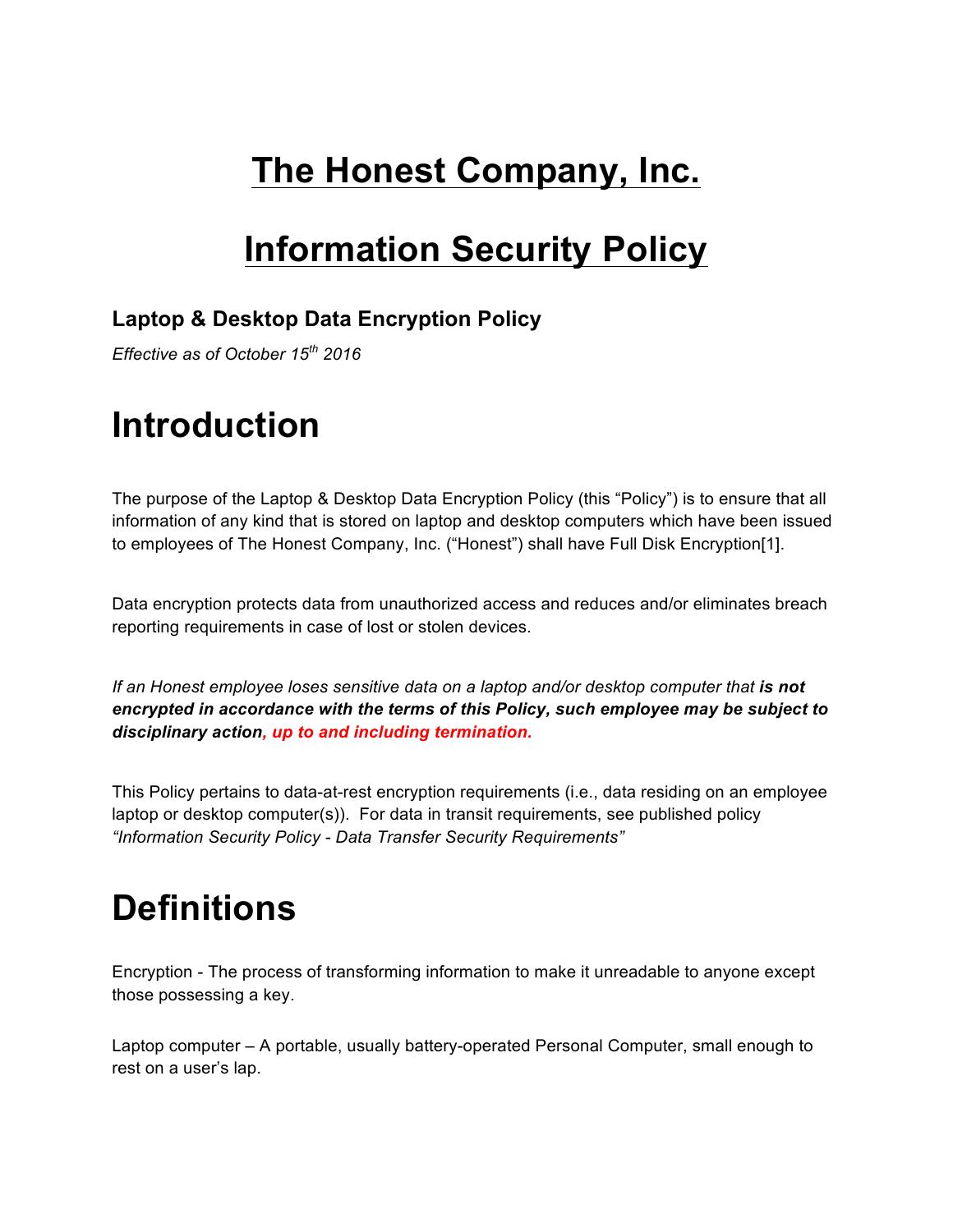Desktop computer - A personal computer designed for regular use at a single location on or near a desk or table.

## **Scope**

This Policy applies to all laptop and desktop computers owned by Honest. Data encryption or other similar requirements for other mobile devices (i.e., smartphones, tablets, etc.) will be governed by subsequent policy releases.

*Note: This Policy does not apply to server infrastructure.*

## **Responsibility**

#### **Employees and Contractors**

It is the responsibility of Honest employees to understand and comply with this Policy and any corresponding procedures.

#### **Information Technology**

Implement this Policy according to standards set in Appendix A.

#### **Information Security**

Enforce and update this Policy, including approved solutions in Appendix A.

### **Policy**

**1. All laptop and desktop computers issued by Honest and/or used by Honest employees must be equipped with Full-Disk Encryption.**

**2. Only encryption products approved by Information Security (***See Appendix A***) and configured by Honest according to standards set by Information Security may be used to encrypt computers under this Policy. It is a violation of this Policy for users to use any other products and/or tools to encrypt any laptop or desktop computer governed hereunder.**